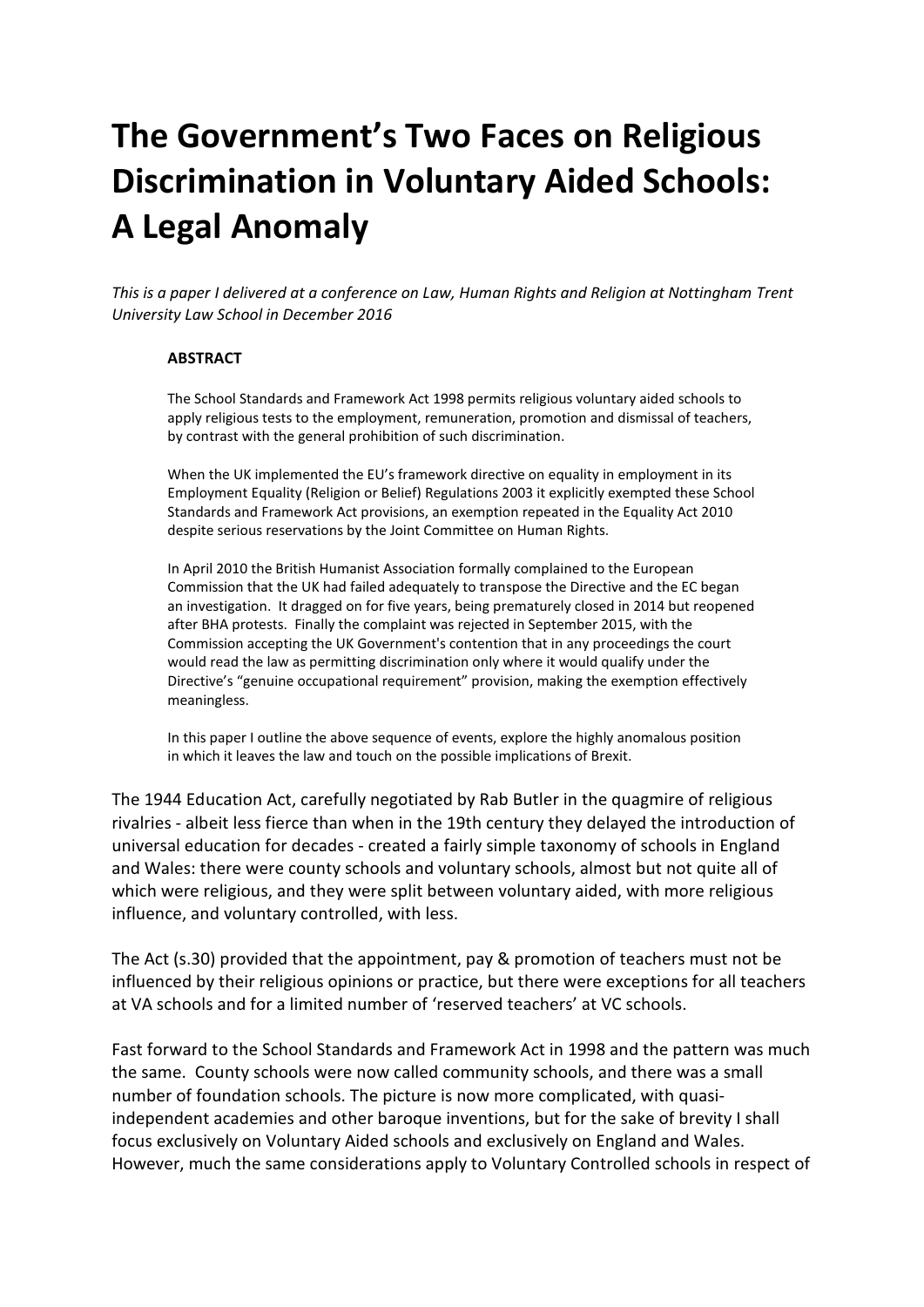reserved teacher posts and to religious academies and other schools - and there is a similar situation in Scotland where the legislation is of course different.

The School Standards and Framework Act re-enacted the permission for religious preference to be exercised over the appointment, remuneration, promotion and discipline of teachers in religious VA schools.<sup>1</sup>

So far so good. But this was before the EU Employment Framework Directive<sup>2</sup> of November 2000 which banned all discrimination based on religion or belief in employment except in two cases.

The first is where there is a genuine and determining occupational requirement.<sup>3</sup> This covers cases when a secular employer has a job that can only be done by a person of a particular religion - for example if a hospital needs a Muslim chaplain.

The second exception $^4$  is for employers with a religious ethos: it limits religious discrimination to posts with 'a genuine, legitimate and justified occupational requirement' but also provides that religious discrimination should not spill over into discrimination 'on another ground' - a point to which I shall return.

The Government implemented the EU Directive in the Employment Equality (Religion or Belief) Regulations 2003. But it chose explicitly to exclude the School Standards and

1 Section 60(5)provides that:

*(ii)who attend religious worship in accordance with those tenets, or*

*(iii)who give, or are willing to give, religious education at the school in accordance*

*with those tenets; and*

Sections 124A(2) and 124AA(6) extend the provisions in (a) to all religiously designated schools and sections 124A(3) and 124AA(7) do the same for the provisions in (b).

2 <http://eur-lex.europa.eu/LexUriServ/LexUriServ.do?uri=OJ:L:2000:303:0016:0022:EN:PDF>

3 Paragraph 4(1) allows religious discrimination where there is "a genuine and determining occupational requirement, provided that the objective is legitimate and the requirement is proportionate."

*If the school is a voluntary aided school—*

*<sup>(</sup>a) preference may be given, in connection with the appointment, remuneration or promotion of teachers at the school, to persons—*

*<sup>(</sup>i)whose religious opinions are in accordance with the tenets of the religion or religious denomination specified in relation to the school under section 69(4), or*

*<sup>(</sup>b) regard may be had, in connection with the termination of the employment of any teacher at the school, to any conduct on his part which is incompatible with the precepts, or with the upholding of the tenets, of the religion or religious denomination so specified.Sections 124A(3) and 124AA(7) extend the same provisions to all religiously designated schools.*

<sup>4</sup> Paragraph 4(2) provides that in "churches and other public or private organisations the ethos of which is based on religion or belief . . . where, by reason of the nature of these activities or of the context in which they are carried out, a person's religion or belief constitute a genuine, legitimate and justified occupational requirement, having regard to the organisation's ethos. . . This difference of treatment . . . should not justify discrimination on another ground."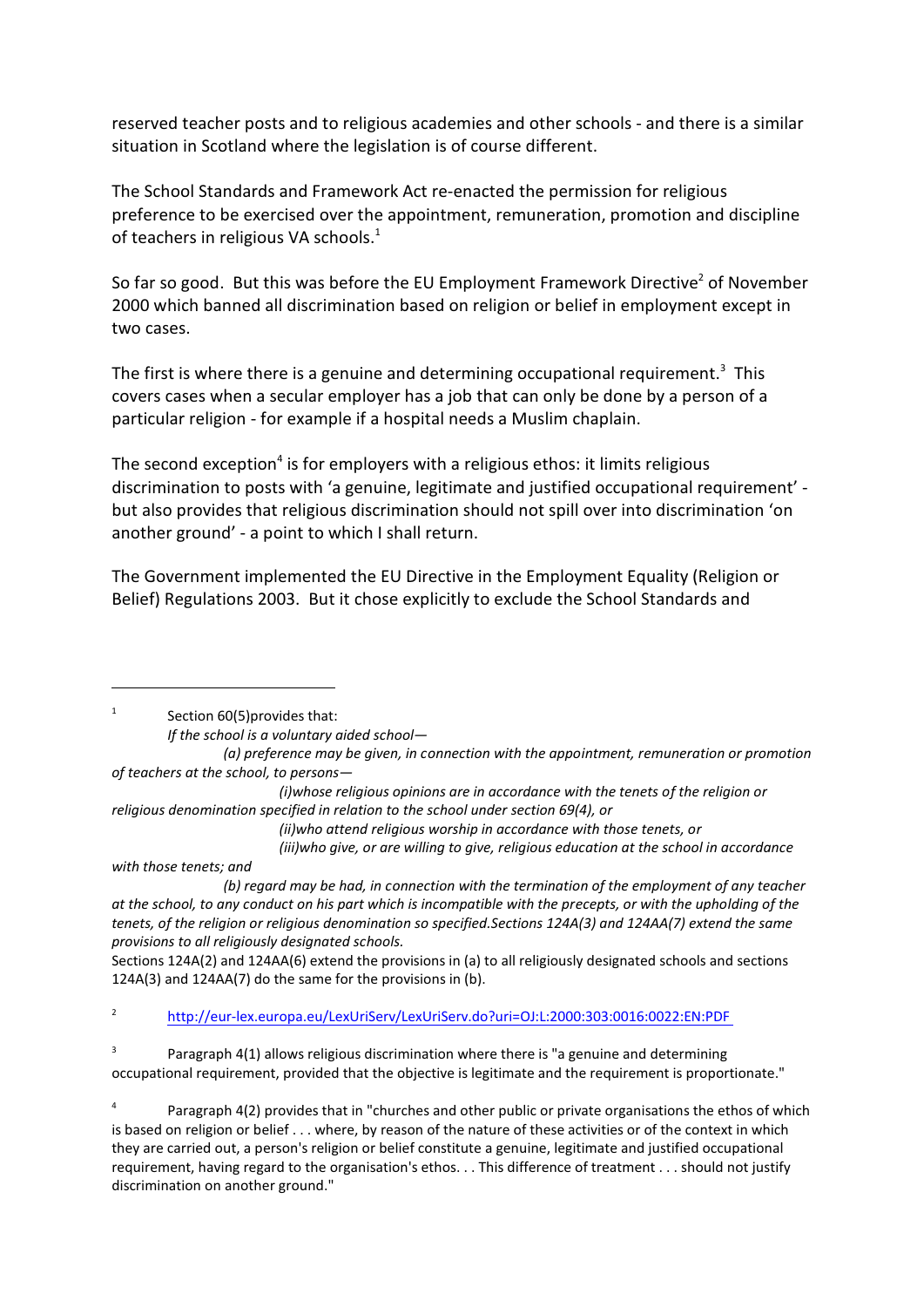Framework Act from their orbit.<sup>5</sup> This exclusion is now found, in more specific terms, in schedule 22 to the 2010 Equality Act:

*4 A person does not contravene this Act only by doing anything which is permitted for the purposes of—* 

*(a) section 58(6) or (7) of the School Standards and Framework Act 1998 (dismissal of teachers because of failure to give religious education efficiently);*

*(b) section 60(4) and (5) of that Act (religious considerations relating to certain appointments);*

*(c) section 124A of that Act (preference for certain teachers at independent schools of a religious character).* 

*(d) section 124AA(5) to (7) of that Act (religious considerations relating to certain teachers at Academies with religious character).*

In summary, the Act allows that religious schools can appoint, pay, promote and sack teachers on the basis of their religious belief and practice, including (as we have seen recently in the case of the sacking of a popular head of a Catholic school in Gosport<sup>6</sup>) their private life.

The Equality Bill survived two warnings from the Joint Committee on Human Rights, first in October 2009:

*We also consider that the provisions of section 60(5) School Standards and Framework Act permit Voluntary Controlled and Voluntary Aided Schools to impose wide-ranging requirements upon employees to adhere to religious doctrine in their lifestyles and personal relationships which may go beyond what is permitted under Article 4(2).*<sup>7</sup>

and again in March 2010, when they pointed out that the exemptions went beyond 'a genuine, legitimate and justified occupational requirement':

*We note that further issues exist in respect of sections 58 and 60 of the School Standards and Framework Act 1998 (School Standards and Framework Act), which in reserving a certain proportion of posts in state-maintained or aided 'faith schools' for individuals who adhere to the religious beliefs and ethos of the school in question may be in breach of the Framework Equality Directive 200/78/EC, on the basis that the reservation of such posts is not restricted to circumstances where it can be shown that a genuine, legitimate and justified occupational requirement to adhere*

5

<sup>39.—(1)</sup> These Regulations are without prejudice to—

<sup>(</sup>a) sections 58 to 60 of the School Standards and Framework Act 1998 (appointment and dismissal of teachers in schools with a religious character etc). . .

<sup>6</sup> Lyndon Strong, the acting head at St Mary's Catholic Primary School, Gosport, was refused permanent appointment because he was divorced and remarried - see [www.telegraph.co.uk/news/2016/12/01/parents-call-change-rules-catholic-school-stops-teacher-becoming/](http://www.telegraph.co.uk/news/2016/12/01/parents-call-change-rules-catholic-school-stops-teacher-becoming/)

<sup>7</sup> Legislative Scrutiny: Equality Bill. Twenty-sixth Report of Session 2008-09, p96.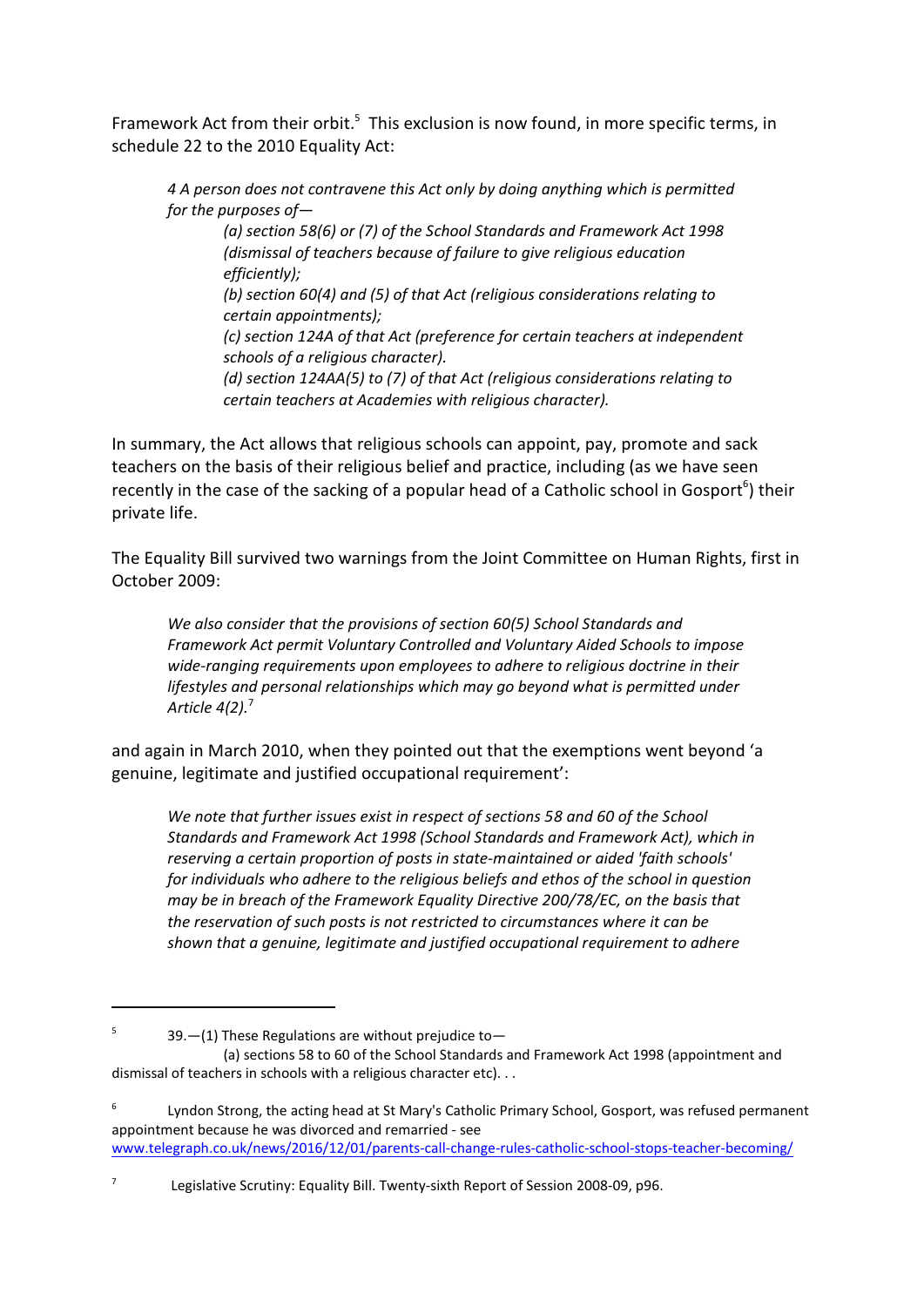*to a particular religious belief can be said to exist.*<sup>8</sup>

The British Humanist Association had already reached the same conclusion and in April 2010 we lodged complaints with the European Commission alleging failure by the UK to transpose the Directive. Over the course of the next 5½ years the Commission, the UK government and the BHA exchanged representations, correspondence and freedom of information requests. It took 2 years and 3 months for the Commission even to begin investigating the BHA's complaint!

| April 2010        | BHA sends complaint to EC                                                       |
|-------------------|---------------------------------------------------------------------------------|
| <b>July 2010</b>  | EC agrees there is a case to answer $-$ 'will contact UK government'            |
| June 2013         | UK response                                                                     |
| <b>March 2014</b> | EC rejects complaint - 'no evidence of real-life impact' - tells UK government  |
| Oct 2014          | <b>EC informs BHA</b>                                                           |
| Jan 2015          | EC reopens enquiry after BHA submission of numerous real-life examples          |
| Sept 2015         | EC finally clears UK - 'examples insufficient to make us modify our conclusion' |

I will not go through the to-and-fro in detail, but will focus simply on the Commission's reasons for rejecting our complaint.

In October 2014 they told us that the UK (represented by the Department for Education) had "provided sufficient clarification as regards its narrow interpretation" of the exemption:

*After careful analysis of all relevant elements, we have come to the conclusion that the UK has provided sufficient clarification as regards its narrow interpretation of Sections 58 and 60, which merely enables the faith-based education and is limited to ensure the maintenance of the religious character of the school. We consider that such an interpretation is in line with Article 4 of the Directive. . . We have not been able to identify any breach of EU law by the UK.*

This was opaque in the extreme: what sort of clarification had got the UK off the hook it had seemed to be impaled on? We pursued the Commission and extracted from them what they had written seven months earlier to the Government:

*. . .you have provided sufficient clarifications as regards the narrow interpretation of this legislation in line with the Directive. [The complaints concerned] the legislation itself and not individual cases. Since we have no evidence of incorrect application of the laws at stake, the clarifications you have provided are considered sufficient. However, we reserve the right to re-assess this position in case we in the future receive evidence of incorrect application, for example complaints concerning individual cases of incorrect application.* 

<sup>8</sup> Legislative Scrutiny: Equality Bill (second report); Digital Economy Bill. Fourteenth Report of Session 2009–10, pp6-7.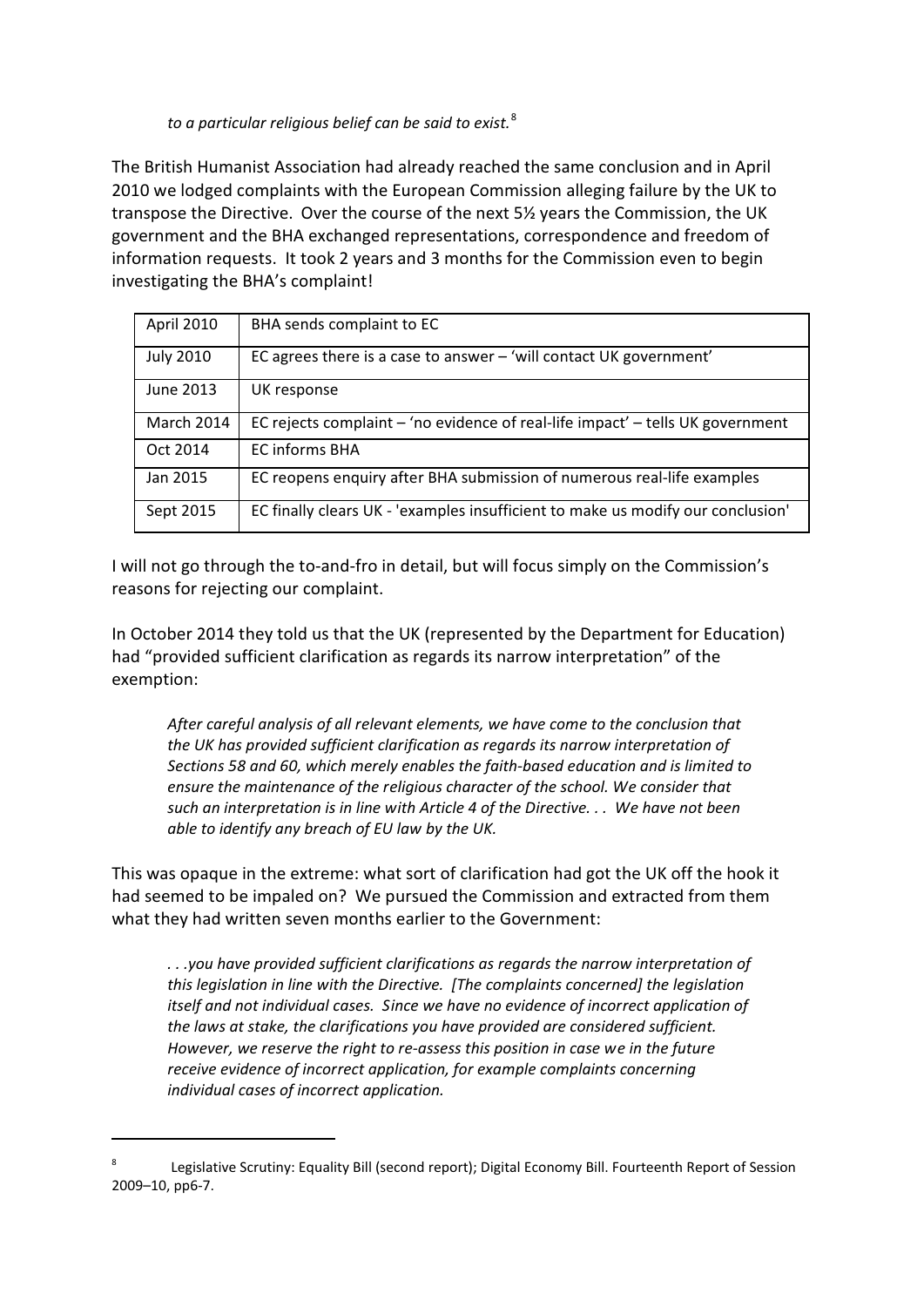This produced the new (and actually false) idea that our complaint had been made *in vacuo,* without citing any examples. So the BHA wrote back and pointed out that we had in fact provided examples of such discrimination. We gave them lots more<sup>9</sup>. As a result in January 2015 the Commission decided to re-open the case - only to "definitely close" it again in September that year.

Their new letter to us gave no adequate reason but merely reiterated their original conclusion in exactly the same words:

*However, this information is not sufficient to make us modify our conclusion set out in our previous letter . . . Indeed, we still maintain that the UK has provided sufficient clarification as regards its narrow interpretation of Sections 58 and 60, which merely enables the faith-based education and is limited to ensure the maintenance of the religious character of the school. We consider that such an interpretation is in line with Article 4 of the Directive.*

Does all this matter in practice? Yes it does. The results are serious. Religious Voluntary Aided schools make up 20% of all primary schools and nearly 9% of secondary schools - and on top of that there is the rapidly growing number of faith academies plus the reserved teacher posts in religious Voluntary Controlled schools, and so on. It means that nonreligious teachers are ruled out of a significant proportion of all teaching posts, especially senior posts. Their careers can be seriously affected.

Yet this is plainly in common sense terms completely unjustified under the Employment Directive. A Voluntary Aided school could not possibly argue there was a genuine occupational requirement for a PE, maths or science teacher to be (say) a Catholic - and not only a Catholic but one who lives his or her life according to strict Catholic doctrine. Remember that only 14% of Catholics in this country support their church's ban on abortion<sup>10</sup> while almost all approve of contraception - worldwide it's as many as 78%<sup>11</sup>. Yet even these *Catholics*, like the Gosport headmaster, would be liable to dismissal from teaching posts in religious schools under the Equality Act.

Discriminatory job advertisements are easy to find: recent examples include schools saying their head of maths needs to be a committed and practising Christian, others saying it is desirable their heads of English and of ICT are practising Catholics and a primary school saying it will give preference to Catholics in all posts, not just those with religious duties. Recent examples include:

Head of Mathematics: person specification: 'Personally committed and practising Christian, member in good standing of any denomination served by the school.' Head of English: desirable to be a 'Practising Catholic' Head of ICT: particularly welcome applications from Practising Catholics Primary school letter to candidates: 'Some teaching posts include specific responsibility for providing leadership and direction in the religious life and Catholic identity of the school and

<sup>9</sup> [https://humanism.org.uk/2015/02/20/european-commission-re-opens-investigation-whether-uk](https://humanism.org.uk/2015/02/20/european-commission-re-opens-investigation-whether-uk-faith-school-laws-break-european-employment-laws-uk-government-shifts-position/%20)[faith-school-laws-break-european-employment-laws-uk-government-shifts-position/](https://humanism.org.uk/2015/02/20/european-commission-re-opens-investigation-whether-uk-faith-school-laws-break-european-employment-laws-uk-government-shifts-position/%20)

<sup>10</sup> YouGov for Westminster Faith Debates, July 2013

<sup>&</sup>lt;sup>11</sup> Poll of 12,000 Roman Catholics in 12 countries conducted for the US-based Spanish-language network Univision of Catholics - *Daily Mail* 10.2.14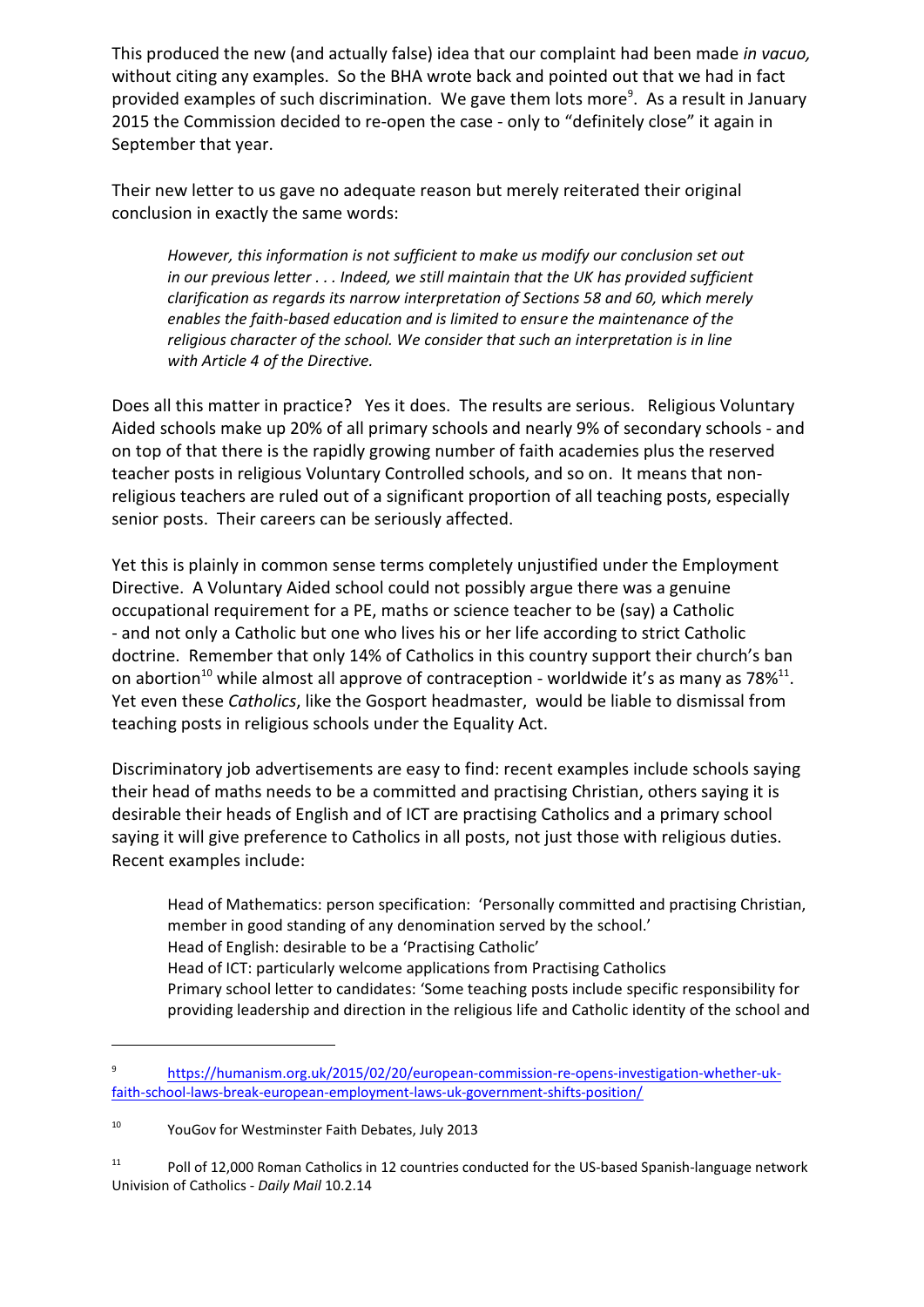in these cases there will be a requirement that the successful candidate is a baptised and practicing Catholic. In other appointments, where two or more candidates for teaching posts are equally strong in the context of the criteria for appointment, preference may be given to a candidate who is Catholic.'

So what had the Government actually said to the Commission to persuade them to ignore all this evidence? They said this:

Section 60(5)(a) [of the School Standards and Framework Act 1998] does potentially apply to all teachers at a voluntary aided school. However, the effect of the provision in practice must be considered in the context of other English law provisions. Thus, if a teacher brought a claim against a school (on the basis that the school, as an employer, had discriminated against them in their remuneration, for example), then the court or tribunal would consider the legislation in this wider context. There is a well-established principle in English and European law that legislation, to the extent possible, must be construed as being consistent with the requirements of European law. If that is not possible, it is to be dis-applied to the extent required for consistency with European law. Bearing this in mind, section 60(5)(a) could and would, if necessary, be construed and applied by a court or tribunal as permitting preferential decisions on grounds of religious belief, only to the extent that such decisions were consistent with genuine, legitimate and justified occupational requirements.<sup>12</sup> *(Emphasis in the original)*

Let us consider this statement, made by the Department for Education in private to the European Commission in response to a complaint that was plainly troubling it.

First, it is in stark contrast to the Government's public statements that it would be legal for a school to require all teachers to be of one faith and to base their appointment, promotion, remuneration, and dismissal on their religious beliefs and practice. Look, for example, at the Department for Education's official guidance to the EA 2010, as issued in 2014:

*Voluntary-aided schools may apply religious criteria when recruiting or dismissing any member of their teaching staff. In recruitment, remuneration and promotion they may give preference to persons:* 

- *• whose religious opinions are in accordance with the tenets of the religion of the school;*
- *• who attend religious worship in accordance with those tenets…*

They have taken the same line in many statements, answers to questions in Parliament and so on.

Second, it is different from the position taken by the Catholic Education Service and most religious schools. The CES has a model application form that says: "Schools/colleges of a Religious Character are permitted, where recruiting for Teaching posts, to give preference to applicants who are practising Catholics". Note in passing that terms such as 'give

<sup>12</sup> UK Government, *Conformity of various UK laws with Article 4 of Directive 2000/78/EC: The observations of the United Kingdom Government*, June 2013 as quoted in *Conformity of various UK laws with Article 4 of Directive 2000/78/EC: Response from the British Humanist Association to the observations of the United Kingdom Government*, para 25.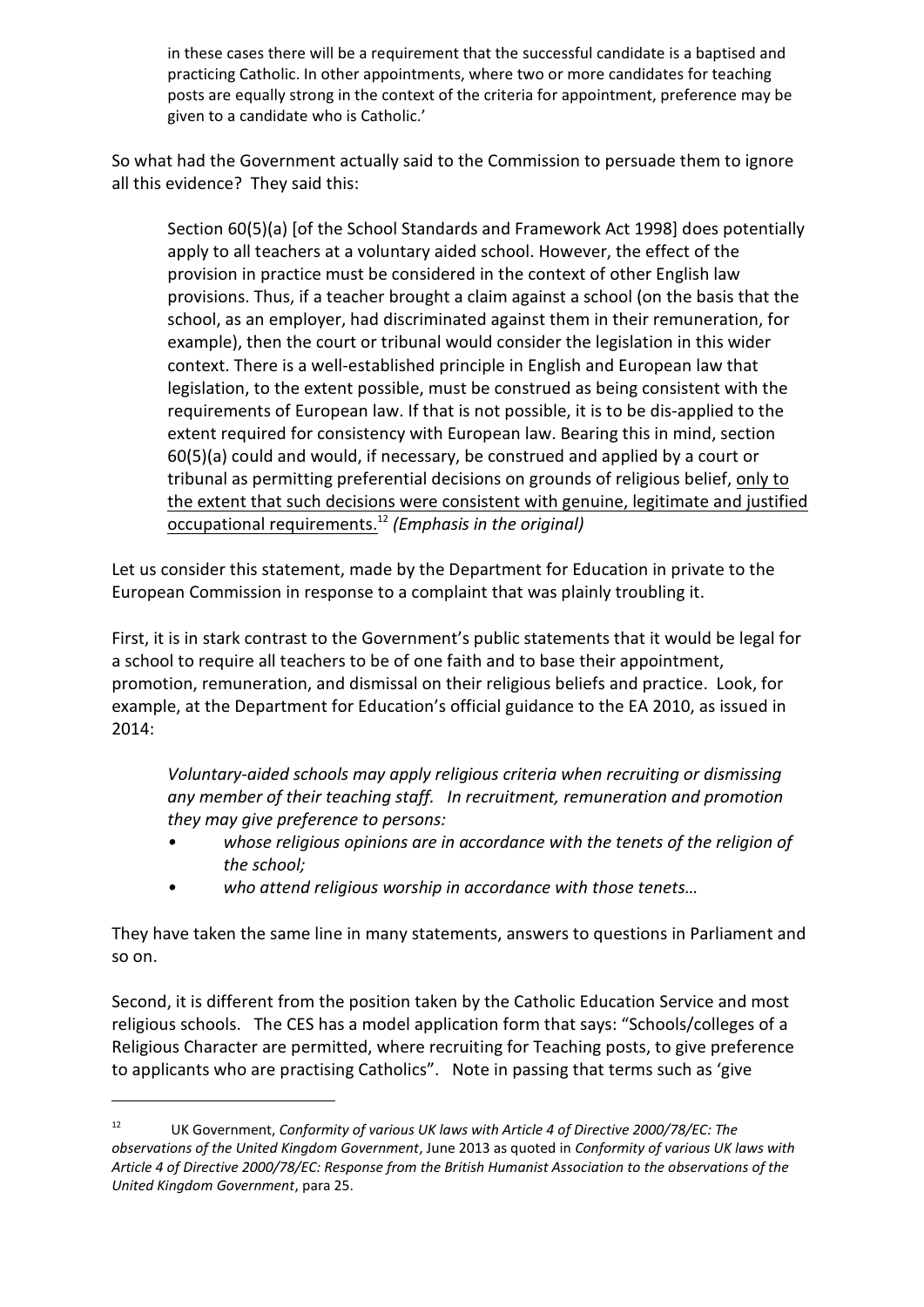preference', 'desirable' and 'particularly welcome' raise obvious legal difficulties: if being (e.g.) a Catholic is merely 'desirable' how can it be a Genuine Occupational *Requirement*?

Third, extraordinarily, it means that the exception in the Equality Act is, in the Government's eyes, pointless. The Act bans discrimination on grounds of religion or belief unless the employer can show that

*having regard to the nature or context of the work (a) it is an occupational requirement, (b) the application of the requirement is a proportionate means of achieving a legitimate aim . . .*

and then goes on to exempt religious schools from this requirement - but its defence to the Commission is that schools have to show a 'genuine, legitimate and justified occupational requirement' just as in the legislation from which they are supposedly exempt.

Fourth, it is far from clear that a tribunal or court dealing with a case would act in the way the UK Government says it expects. Tribunals would almost certainly regard themselves as bound by UK law and, even if invited, shy away from discounting it in favour of an EU directive.

Not that a tribunal case is likely: given the general view of the law as propagated by the government and the religious authorities, non-religious or other-religious teachers are highly unlikely even to apply for posts described explicitly as not for them, let alone to take a school to a tribunal after being rejected for such a post - the more so given the huge costs now of taking any tribunal case.

Fifth, this sort of imperfect transposition of a Directive is contrary to good practice as defined by the European Court of Justice. The BHA in their complaint actually quoted a ruling by the Commission on an earlier infringement by the UK:

*... the European Court of Justice has consistently held that the provisions of Directives must be implemented with sufficient clarity and precision to satisfy the requirements of legal certainty. . .* 

*[I]n relation to a common law legal system a Court of Appeal judgment with precedent value may constitute an adequate transposition of a provision of a Directive*. 13

But as we pointed out there is no such judgment relating to teaching posts in religious schools.

The ruling is so contrary to the facts, good practice and precedent that there must be a strong suspicion that the Commission was motivated by a political desire not to anger the UK government in the run-up to a referendum on Brexit.

So what is the position now, after the referendum?

<sup>13</sup> Reasoned Opinion - Infringement No 2006/2450 - UK failure to transpose Council Directive 2000/78/EC Articles 2(4), 4 and 9, available at <http://www.secularism.org.uk/uploads/ec-reasoned-opinion.pdf>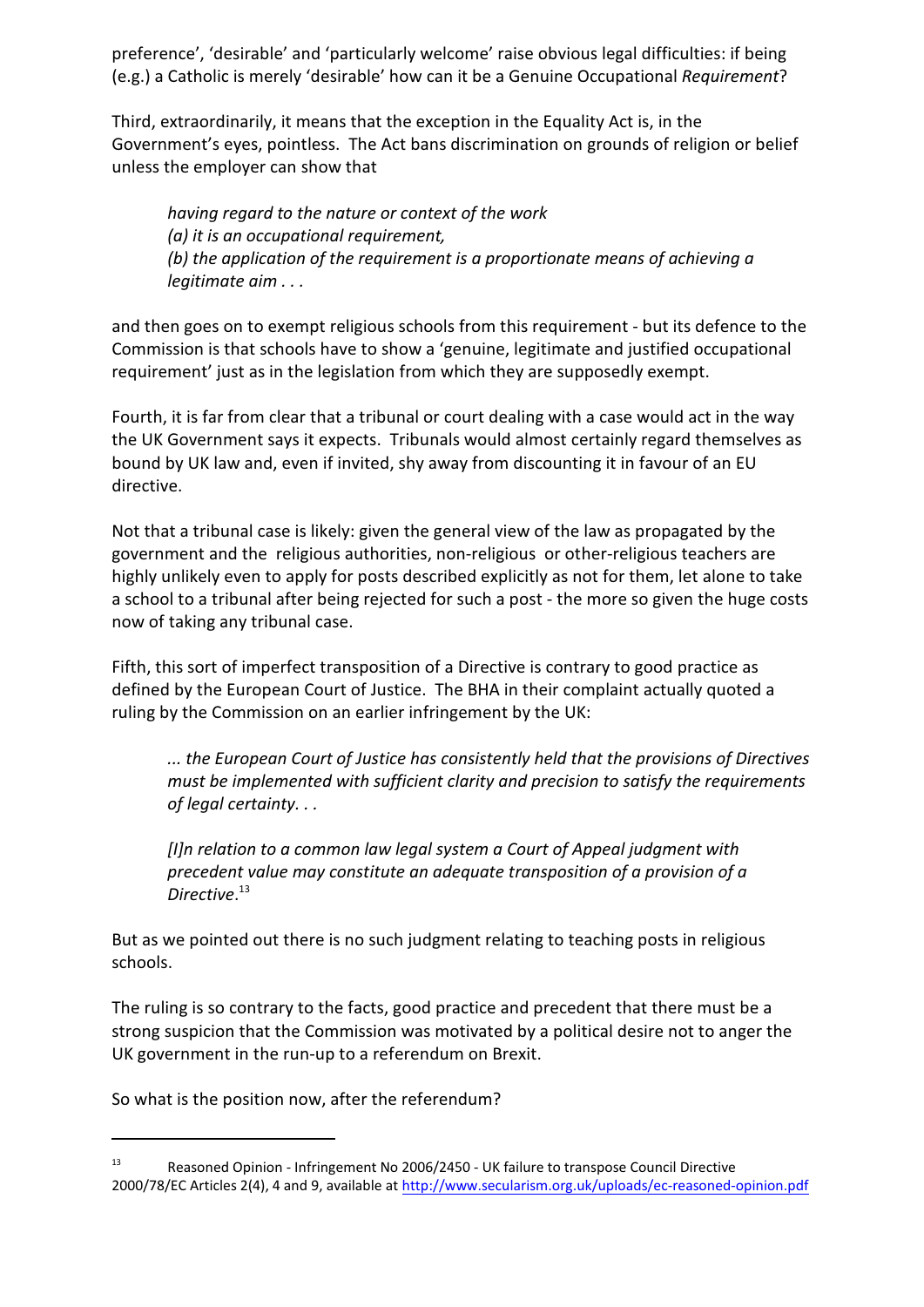The BHA has submitted detailed evidence to the Joint Committee on Human Rights for its enquiry on the implications of Brexit for human rights.<sup>14</sup> But for the time being of course the legal position is unchanged, and is likely to remain so until the UK formally quits the EU. It is even possible that as part of whatever deal we strike with the 27 we may undertake to remain bound by the employment directive, or even to be subject to the European Court of Justice, though this seems increasingly unlikely. The so-called Great Repeal Bill (more like a Great Re-enactment Bill as so far described) is of course irrelevant as the Government's line is that the EU Directive has already been fully transposed.

It remains possible therefore, that someone, maybe with BHA assistance, will bring a test case to a tribunal.

However, in their final rejection letter the Commission referred to the roles not only of the courts but also of national equality bodies: they said:

*it is for the courts or the national equality bodies within the limits of their competence to apply the law in individual cases.*

And in December 2016 the UK's Equality and Human Rights Commission in its long awaited report on *Religion or belief – is the law working?<sup>15</sup>* was outspoken about this very matter: the exceptions in the SSFA are, they say 'too broad' and 'do not comply' with the Directive. Moreover they picked up on that other aspect of the Directive I mentioned at the start. Its exemption for bodies with a religious ethos allows them to discriminate on grounds of religion *but not on grounds of another protected characteristic* - such as sexuality: but the permission in the SSFA to require that a teacher's private life can be the grounds for discipline or even sacking plainly breaches this proviso.

The Commission wrote:

*We consider the School Standards and Framework Act provisions are too broad and do not comply with the requirements in the EU Employment Equality Directive Article 4 (2) that the exceptions be legitimate and proportionate. The School Standards and Framework Act provisions allowing voluntary aided schools to consider the conduct of teachers appear to permit discrimination because of other protected characteristics, such as sex or sexual orientation discrimination. This is not permitted by the EU Employment Equality Directive Article 4 (2) which requires that 'difference of treatment' 'should not justify discrimination on another ground'. . .* 

They recommended that the Government should take another look at how compatible the current law is with the EU Employment Equality Directive and said bluntly:

It is important that we ensure teachers are able to pursue their careers without unjustifiable limitations being placed upon them. . .

They even suggested that the Commission might support any suitable legal case.

<sup>14</sup> [http://data.parliament.uk/writtenevidence/committeeevidence.svc/evidencedocument/human-rights](http://data.parliament.uk/writtenevidence/committeeevidence.svc/evidencedocument/human-rights-committee/what-are-the-human-rights-implications-of-brexit/written/40614.pdf) [-committee/what-are-the-human-rights-implications-of-brexit/written/40614.pdf](http://data.parliament.uk/writtenevidence/committeeevidence.svc/evidencedocument/human-rights-committee/what-are-the-human-rights-implications-of-brexit/written/40614.pdf)

<sup>15</sup> <https://www.equalityhumanrights.com/en/publication-download/religion-or-belief-law-working>